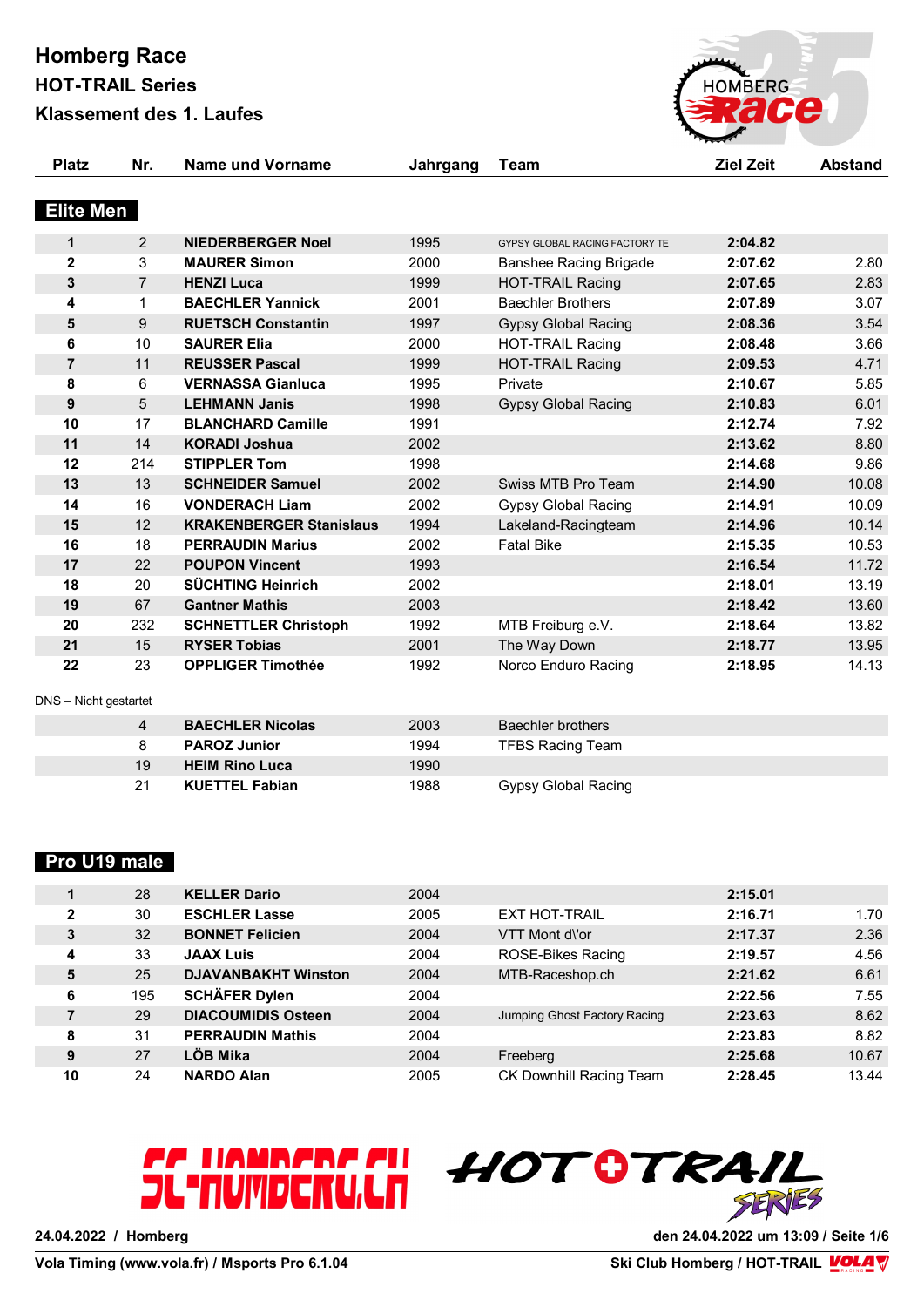| <b>Platz</b>          | Nr. | Name und Vorname      | Jahrgang | Team                           | <b>Ziel Zeit</b> | <b>Abstand</b> |
|-----------------------|-----|-----------------------|----------|--------------------------------|------------------|----------------|
| DNS - Nicht gestartet |     |                       |          |                                |                  |                |
|                       | 26  | <b>LAMBERT Ben</b>    | 2004     | Local Bike Shop - Transition B |                  |                |
| <b>Elite Women</b>    |     |                       |          |                                |                  |                |
| 1                     | 34  | <b>KIENER Jolanda</b> | 2000     | <b>HOT-TRAIL Gravity</b>       | 2:38.79          |                |
|                       |     |                       |          |                                |                  |                |

#### **Pro U17 male**

|              | 37  | <b>SCHÜTZ Fabrizio</b>     | 2006 |                              | 2:16.01 |       |
|--------------|-----|----------------------------|------|------------------------------|---------|-------|
| $\mathbf{2}$ | 35  | <b>KRÄHENBÜHL Marius</b>   | 2007 | The Factory Bike Shop        | 2:16.68 | 0.67  |
| 3            | 38  | <b>RYSER Lian Nico</b>     | 2007 | KONA- HOT-TRAIL Gravity      | 2:19.72 | 3.71  |
| 4            | 213 | <b>CHABLOZ Elias</b>       | 2006 | Verbier Bike CLub            | 2:21.80 | 5.79  |
| 5            | 36  | <b>TSCHANZ Russell</b>     | 2006 |                              | 2:24.22 | 8.21  |
| 6            | 39  | <b>BILEK-DEVILLE Tomas</b> | 2007 | Vélo Club des Gets           | 2:24.33 | 8.32  |
|              | 40  | <b>SCHUMACHER Johann</b>   | 2007 | Bike Components / Santa Cruz | 2:27.27 | 11.26 |
| 8            | 41  | <b>FREIHOLZ Maddox</b>     | 2007 | HMC-Singen e.V.              | 2:39.81 | 23.80 |
| 9            | 42  | <b>CARREL Julien</b>       | 2007 | Vélo Club Echallens          | 2:43.42 | 27.41 |

## **Pro U17 female**

|    | <b>STOFFERS Minu</b> | 2007 | <b>HOT-TRAIL GRAVITY TEAM</b>  | 2:31.57 |       |
|----|----------------------|------|--------------------------------|---------|-------|
| 44 | <b>JAAX Maxima</b>   | 2007 | GravityGromsBikeparkBrandnerta | 2:45.80 | 14.23 |

### **Pro Masters**

|                       | 45  | <b>RYSER Thomas</b>     | 1978 | KONA- HOT-TRAIL Gravity       | 2:15.65 |       |
|-----------------------|-----|-------------------------|------|-------------------------------|---------|-------|
| $\mathbf{2}$          | 49  | <b>GROSSMAN Noah</b>    | 1985 | 2-Cycle / Bikepark Todtnau    | 2:15.93 | 0.28  |
| 3                     | 47  | <b>KLAUSMANN Marcus</b> | 1977 | Klausmann Suspension Propain- | 2:16.07 | 0.42  |
| 4                     | 46  | <b>ZBINDEN Samuel</b>   | 1983 |                               | 2:20.51 | 4.86  |
| 5                     | 227 | <b>KUSY Daniel</b>      | 1984 | Hot-Trail Gravitiy            | 2:23.40 | 7.75  |
| 6                     | 50  | DÖRING Felix            | 1982 |                               | 2:26.34 | 10.69 |
|                       | 51  | <b>BECK Stefan</b>      | 1984 | CrossworxCycles Enduro Team   | 2:29.06 | 13.41 |
| DNS - Nicht gestartet |     |                         |      |                               |         |       |
|                       | 48  | <b>RÜST David</b>       | 1987 | MTB-Raceshop.ch               |         |       |
|                       |     |                         |      |                               |         |       |

# **Open Men**

|   | 65  | <b>WALKER Nicolas</b> | 1991 | Rodeo Bike Co.         | 2:19.80 |      |
|---|-----|-----------------------|------|------------------------|---------|------|
|   | 219 | <b>TONOLI Alessio</b> | 1999 | Helporhelp Racing      | 2:19.97 | 0.17 |
| 3 | 61  | <b>GÜRBER Nico</b>    | 2003 | Radbar Racing          | 2:21.11 | 1.31 |
|   | 87  | <b>SILVA Carlos</b>   | 1994 | JC Bikes and Printshop | 2:21.13 | 1.33 |
|   | 57  | <b>BENEY Allan</b>    | 1997 | Camila Racing          | 2:21.64 | 1.84 |
| 6 | 207 | <b>GUGGER Basil</b>   | 1991 | Unit Switzerland       | 2:24.26 | 4.46 |

**24.04.2022 / Homberg den 24.04.2022 um 13:09 / Seite 2/6**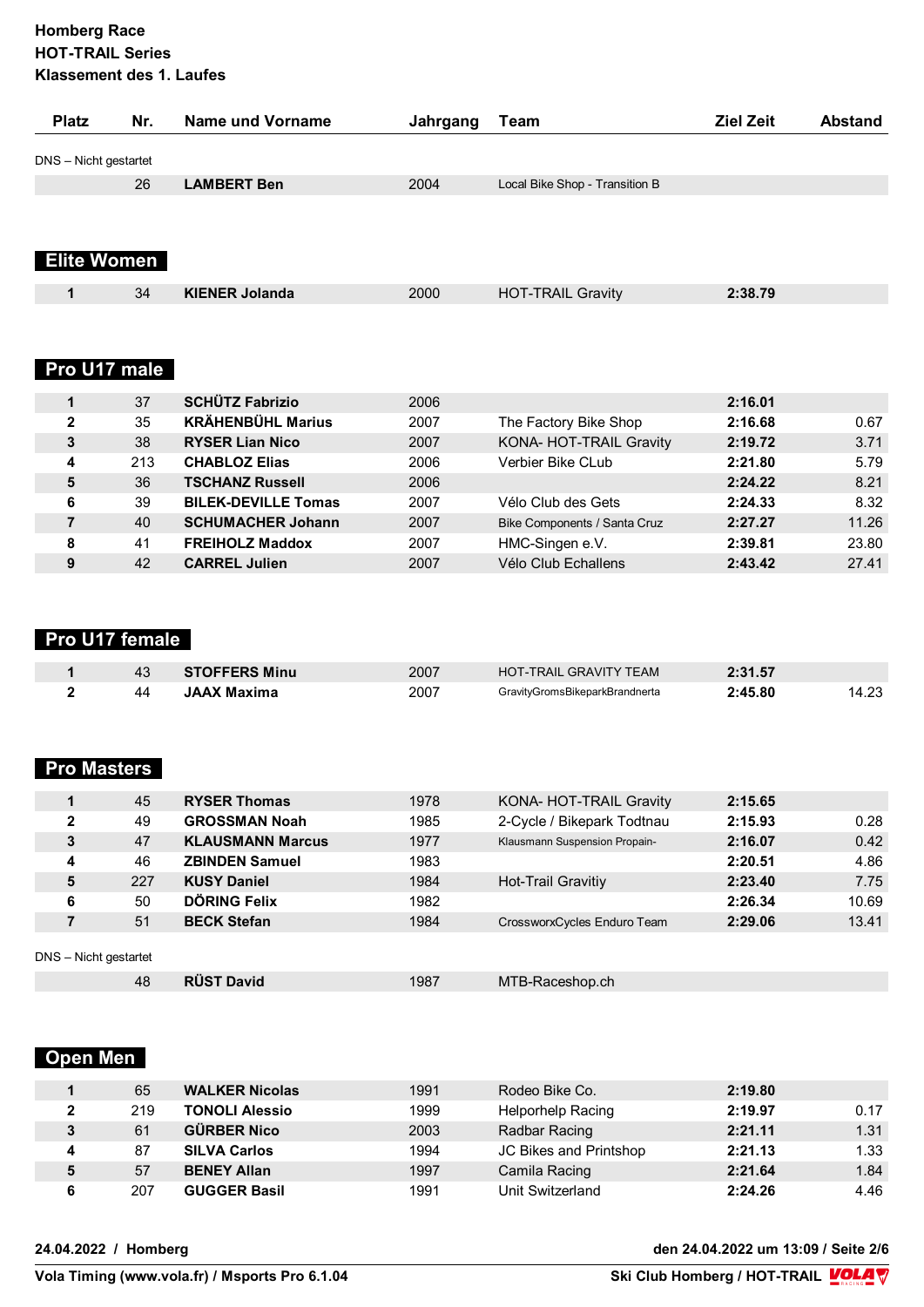| <b>Platz</b>   | Nr. | <b>Name und Vorname</b>     | Jahrgang | Team                         | <b>Ziel Zeit</b> | <b>Abstand</b> |
|----------------|-----|-----------------------------|----------|------------------------------|------------------|----------------|
| $\overline{7}$ | 64  | <b>PAUCHARD Colin</b>       | 2000     | <b>Team Fribike</b>          | 2:24.29          | 4.49           |
| 8              | 229 | <b>MOHNI Luca</b>           | 1994     | <b>MOHNI Racing</b>          | 2:24.69          | 4.89           |
| 9              | 60  | <b>GEMPELER Diego</b>       | 1992     | Rodeobikeracing              | 2:25.33          | 5.53           |
| 10             | 58  | <b>KIMMIG David</b>         | 1996     | Rodeobikeracing              | 2:25.40          | 5.60           |
| 11             | 63  | <b>HOCHREUTER Cédric</b>    | 2001     | MTB Raceshop Team            | 2:25.45          | 5.65           |
| 12             | 201 | <b>BOURQUIN Axel</b>        | 2000     | Local Bike Shop              | 2:25.91          | 6.11           |
| 13             | 77  | <b>VONDERACH Nils</b>       | 1999     | <b>Gypsy Global</b>          | 2:26.13          | 6.33           |
| 14             | 90  | <b>GÜNZER Jonas</b>         | 1996     | 2-cycle / Bikepark Todtnau   | 2:26.62          | 6.82           |
| 15             | 75  | <b>MATTLE Curdin</b>        | 2000     | RadSport Frei Au             | 2:27.96          | 8.16           |
| 16             | 218 | <b>EMANUEL Fresia</b>       | 2000     | <b>Bikehub</b>               | 2:28.19          | 8.39           |
| 17             | 78  | <b>TRACHSEL Christoph</b>   | 1993     | furiousrider                 | 2:28.45          | 8.65           |
| 18             | 53  | <b>BÉCHIR Benoît</b>        | 2003     |                              | 2:28.49          | 8.69           |
| 19             | 215 | <b>GUILLAUME Romeurie</b>   | 1996     | Specialized                  | 2:28.50          | 8.70           |
| 20             | 190 | <b>BISCHOFF Michael</b>     | 1994     | Hot-Trail                    | 2:28.72          | 8.92           |
| 21             | 83  | <b>ZURBRÜGG Rolf</b>        | 1989     | Sender                       | 2:29.29          | 9.49           |
| 22             | 52  | <b>RODRIGUES Marcelo</b>    | 1988     | Elite Tuga                   | 2:29.59          | 9.79           |
| 23             | 216 | <b>MOSER Yuri</b>           | 2003     | Radbar                       | 2:29.74          | 9.94           |
| 24             | 55  | <b>HAEDERLI Sylvain</b>     | 1989     | <b>Bike Club Verbier</b>     | 2:29.75          | 9.95           |
| 25             | 200 | <b>SILVA Gonsalo</b>        | 2001     | Fribike                      | 2:30.46          | 10.66          |
| 26             | 85  | <b>CHERVAZ Marcos</b>       | 2000     | Domcycle                     | 2:30.77          | 10.97          |
| 27             | 84  | <b>MORET Patrick</b>        | 1992     | Fribike                      | 2:31.05          | 11.25          |
| 28             | 69  | <b>BLUMENTHAL Michael</b>   | 1995     | Rodeo Bike Co                | 2:31.06          | 11.26          |
| 29             | 72  | <b>HOFER Simon</b>          | 1992     | Furiousrider                 | 2:31.15          | 11.35          |
| 30             | 56  | <b>GARCIA Tiago</b>         | 1990     | 981 Gravity Racing           | 2:31.22          | 11.42          |
| 31             | 76  | <b>NAFZGER Enzo</b>         | 1998     | Lighthouse Tattoo Shred Crew | 2:31.27          | 11.47          |
| 32             | 59  | <b>FUMEAUX Alain</b>        | 2000     |                              | 2:32.36          | 12.56          |
| 33             | 81  | <b>LIMACHER Laurin</b>      | 2001     | Treelee racing Team          | 2:32.71          | 12.91          |
| 34             | 70  | <b>RODRIGUES Joao</b>       | 1992     | Elite Tuga MTB               | 2:32.73          | 12.93          |
| 35             | 211 | <b>RAST Matthias</b>        | 1991     |                              | 2:33.15          | 13.35          |
| 36             | 89  | <b>HÄFLIGER Yanick</b>      | 2003     | <b>SC Homberg</b>            | 2:34.72          | 14.92          |
|                |     |                             |          |                              |                  |                |
| 37             | 62  | <b>PERREN Sven</b>          | 1999     | Rodeobikeracing              | 2:36.58          | 16.78          |
| 38             | 196 | <b>FRIEDLI Noah</b>         | 1999     | Radfahrtracing               | 2:37.74          | 17.94          |
| 39             | 88  | <b>PEREIRA Jose Augusto</b> | 1998     | Elite Tuga MTB               | 2:39.35          | 19.55          |
| 40             | 79  | <b>STADLER Jonas</b>        | 2002     | felgeschmierer raceing       | 2:39.52          | 19.72          |
| 41             | 86  | <b>SILVA David</b>          | 1996     | Elite Tuga MTB               | 2:41.60          | 21.80          |
| 42             | 54  | <b>WITTWER Elia</b>         | 2003     | Radfahrt Racing Team         | 2:43.36          | 23.56          |
| 43             | 91  | <b>HUBER Noah</b>           | 2002     |                              | 2:43.77          | 23.97          |
| 44             | 71  | <b>LIMACHER Andreas</b>     | 2001     | Sickride                     | 2:43.84          | 24.04          |
| 45             | 74  | <b>BARLETTA Luca</b>        | 1998     | SickRide                     | 2:43.99          | 24.19          |
| 46             | 68  | <b>BAUR Beni</b>            | 1996     | SickRide                     | 2:46.73          | 26.93          |
| 47             | 94  | <b>LONCKE Valentin</b>      | 1996     |                              | 2:48.29          | 28.49          |
| 48             | 96  | <b>ACHHAMMER Leon</b>       | 2003     | Trashboys                    | 2:48.43          | 28.63          |
| 49             | 66  | <b>HIRSCHI Lars</b>         | 2002     | Radfahrt Racing Team         | 2:48.44          | 28.64          |
| 50             | 198 | <b>BALD Tim</b>             | 1991     | Felicita                     | 2:51.05          | 31.25          |
| 51             | 73  | <b>TROYON Nathan</b>        | 2003     | Les Troy\'s                  | 2:53.01          | 33.21          |
| 52             | 80  | <b>JOCIC Sacha</b>          | 2000     | Plepleriders                 | 2:53.23          | 33.43          |
| 53             | 93  | <b>NIEDERHAUSER Yannick</b> | 1998     |                              | 3:14.79          | 54.99          |
| 54             | 92  | <b>PASCHE Armand</b>        | 2002     |                              | 3:24.26          | 1:04.46        |
| 55             | 95  | <b>RUOSS Nicolas</b>        | 1998     | VC Eschenbach                | 3:38.76          | 1:18.96        |

**HASLER Chris** 2000 Hot-Trail Racing

**24.04.2022 / Homberg den 24.04.2022 um 13:09 / Seite 3/6**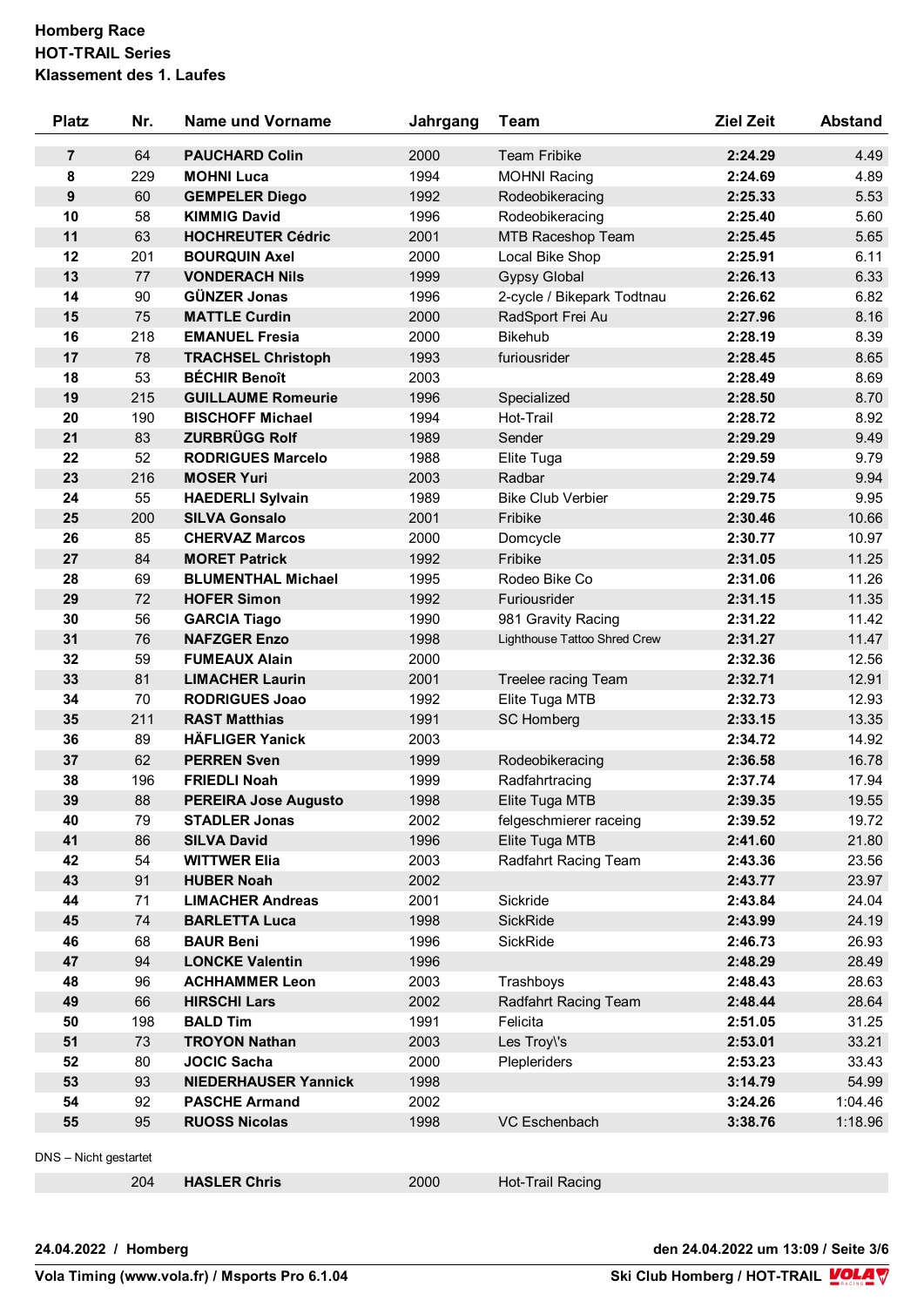| <b>Platz</b>          | Nr. | <b>Name und Vorname</b>      | Jahrgang | Team                | <b>Ziel Zeit</b> | <b>Abstand</b> |
|-----------------------|-----|------------------------------|----------|---------------------|------------------|----------------|
| DNF - Ausgefallen     |     |                              |          |                     |                  |                |
|                       | 82  | <b>SCHEICH Olivier</b>       | 2000     | The Way Down        |                  |                |
|                       | 202 | <b>RICHOZ Plan</b>           | 1999     | <b>Team Fribike</b> |                  |                |
| <b>Open Women</b>     |     |                              |          |                     |                  |                |
| 1                     | 98  | <b>STUCKI Selina</b>         | 2001     |                     | 2:39.30          |                |
| 2                     | 228 | <b>BIERI Martina</b>         | 1986     | Hot-Trail           | 2:48.70          | 9.40           |
| 3                     | 97  | <b>KRUMMENACHER Isabelle</b> | 1996     | Rodeobikeracing     | 2:58.15          | 18.85          |
| DNS - Nicht gestartet |     |                              |          |                     |                  |                |
|                       | 197 | <b>FRIEDLI Lena-Maria</b>    | 2002     | Radfahrtracing      |                  |                |
|                       | 208 | <b>ROBERTS Nadine</b>        | 1989     |                     |                  |                |
| DNF - Ausgefallen     |     |                              |          |                     |                  |                |
|                       | 99  | <b>HÜBSCHER Janine</b>       | 1996     |                     |                  |                |
|                       | 226 | <b>RINNER Stephanie</b>      | 2001     |                     |                  |                |

# **Junior U19 male**

|                   | 109 | <b>KREHER Gian</b>    | 2005 | Indiansummer Enduro Team | 2:23.42 |       |
|-------------------|-----|-----------------------|------|--------------------------|---------|-------|
| $\mathbf{2}$      | 102 | <b>HUBER Neil</b>     | 2004 | MTB-Raceshop.ch          | 2:25.21 | 1.79  |
| 3                 | 100 | <b>CHESI Cantin</b>   | 2005 |                          | 2:29.60 | 6.18  |
| 4                 | 103 | <b>MEYER Jimmy</b>    | 2005 |                          | 2:32.09 | 8.67  |
| 5                 | 105 | <b>BAC Laurens</b>    | 2005 | Laurens                  | 2:38.59 | 15.17 |
| 6                 | 104 | <b>BACHMANN Remi</b>  | 2005 |                          | 2:41.71 | 18.29 |
| 7                 | 233 | <b>FEYER Joel</b>     | 2005 |                          | 2:45.03 | 21.61 |
| 8                 | 106 | <b>HORAT Remo</b>     | 2004 |                          | 2:46.17 | 22.75 |
| 9                 | 107 | <b>BERNSHAUS Nils</b> | 2005 | singletrack les Fourgs   | 3:00.71 | 37.29 |
| 10                | 108 | <b>STEINER Paul</b>   | 2004 |                          | 3:10.68 | 47.26 |
| DNF - Ausgefallen |     |                       |      |                          |         |       |
|                   | 101 | <b>RYTER Renzo</b>    | 2004 | Hot-Trail                |         |       |

#### **Youth U17 male**

| 0.65  |
|-------|
|       |
|       |
| 3.20  |
| 4.87  |
| 5.63  |
| 6.15  |
| 9.15  |
| 10.09 |
| 10.54 |
| 16.60 |
| 17.60 |
| 17.72 |
|       |

**24.04.2022 / Homberg den 24.04.2022 um 13:09 / Seite 4/6**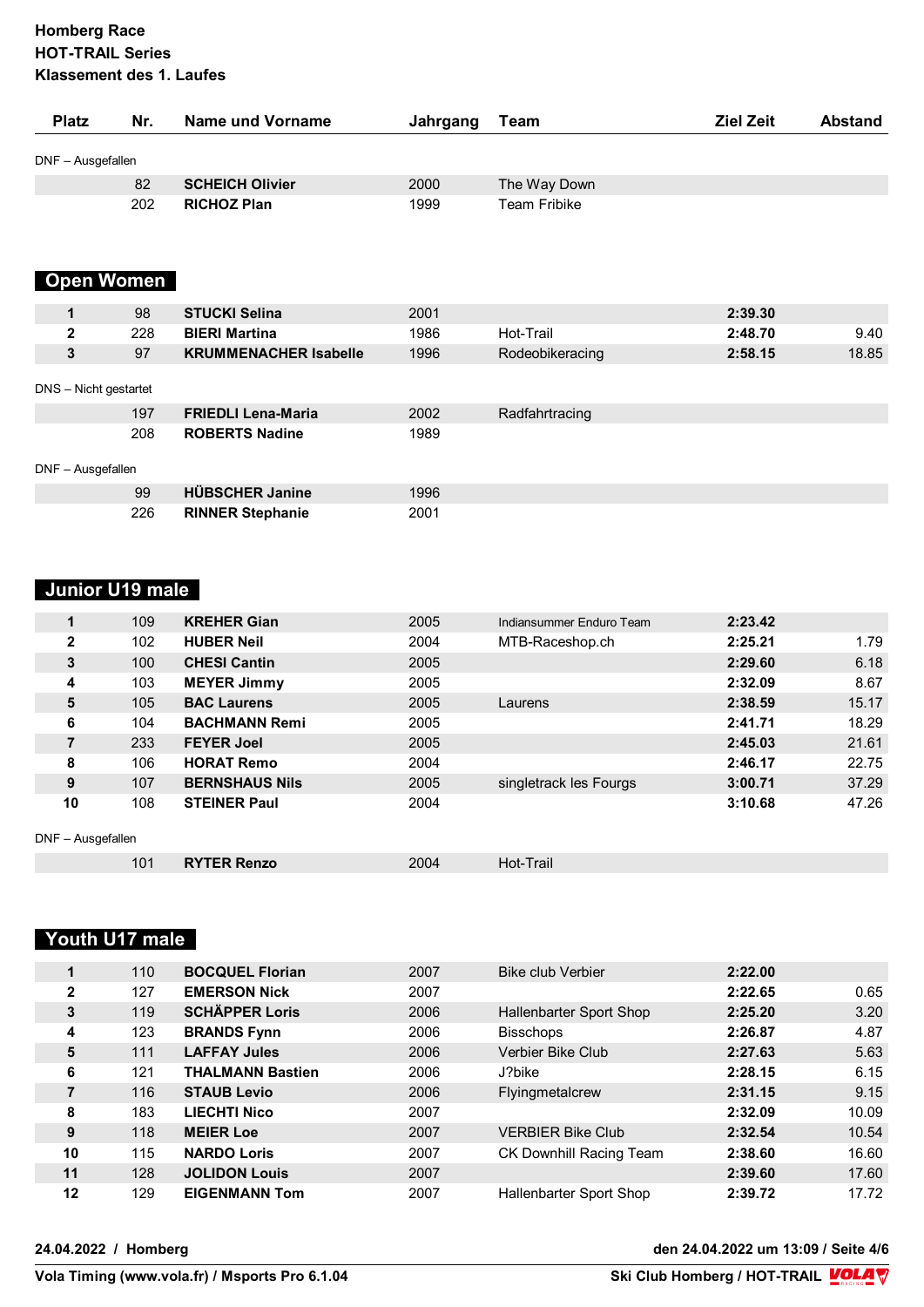| <b>Platz</b>          | Nr. | Name und Vorname       | Jahrgang | Team                           | <b>Ziel Zeit</b> | <b>Abstand</b> |
|-----------------------|-----|------------------------|----------|--------------------------------|------------------|----------------|
|                       |     |                        |          |                                |                  |                |
| 13                    | 113 | <b>DAINES Lucas</b>    | 2006     |                                | 2:39.77          | 17.77          |
| 14                    | 114 | <b>MOENNOZ Anthony</b> | 2007     | Vélo Club Echallens            | 2:39.80          | 17.80          |
| 15                    | 112 | <b>KOLLER Baptiste</b> | 2006     |                                | 2:39.88          | 17.88          |
| 16                    | 124 | <b>ANSERMOZ Vadim</b>  | 2006     |                                | 2:41.32          | 19.32          |
| 17                    | 125 | <b>MÄDER Ben</b>       | 2007     | <b>CK Downhill Racing Team</b> | 2:43.46          | 21.46          |
| 18                    | 117 | <b>KOBEL Mike</b>      | 2006     |                                | 2:47.89          | 25.89          |
| 19                    | 122 | <b>CAVIEZEL Nando</b>  | 2007     |                                | 2:56.15          | 34.15          |
| 20                    | 192 | <b>FERRIN Alex</b>     | 2007     | <b>JWrideBikeTeam</b>          | 3:03.27          | 41.27          |
| 21                    | 126 | <b>GERBER Yves</b>     | 2006     |                                | 3:06.74          | 44.74          |
|                       |     |                        |          |                                |                  |                |
| DNS - Nicht gestartet |     |                        |          |                                |                  |                |
|                       | 130 | <b>RISS Quirin</b>     | 2006     |                                |                  |                |

#### **Youth U15 male**

| $\mathbf{1}$   | 131 | <b>KLAUSMANN Levin</b>            | 2008 | Klausmann Suspension / Propain | 2:21.60 |         |
|----------------|-----|-----------------------------------|------|--------------------------------|---------|---------|
| $\mathbf{2}$   | 147 | <b>SCHNEEBERGER Raoul</b>         | 2008 |                                | 2:25.20 | 3.60    |
| 3              | 148 | <b>SEGATTINI Diego</b>            | 2008 |                                | 2:32.87 | 11.27   |
| 4              | 138 | <b>CAMINADA Nando</b>             | 2009 | <b>Tumpriv Cycling Projekt</b> | 2:34.24 | 12.64   |
| 5              | 155 | HUNGERBÜHLER Jayden               | 2008 |                                | 2:35.41 | 13.81   |
| 6              | 133 | <b>NEUHAUS Nevio</b>              | 2008 | CK Downhill Racing Team        | 2:35.79 | 14.19   |
| $\overline{7}$ | 157 | <b>BRANDS Mika</b>                | 2008 | <b>Bisschops</b>               | 2:36.44 | 14.84   |
| 8              | 132 | <b>MEIER Charlie</b>              | 2009 | Verbier Bike Club              | 2:37.04 | 15.44   |
| 9              | 144 | <b>SCHEIDEGGER Joa</b>            | 2009 |                                | 2:39.64 | 18.04   |
| 10             | 134 | <b>RAPPO Noa</b>                  | 2008 | <b>CK-Downhill Racing Team</b> | 2:39.74 | 18.14   |
| 11             | 141 | <b>KINSELLA Cillian</b>           | 2009 | verbier bike club              | 2:39.82 | 18.22   |
| 12             | 203 | <b>TRACHSEL Lenny</b>             | 2009 | Acefactory                     | 2:40.20 | 18.60   |
| 13             | 152 | <b>DAINES Zachary</b>             | 2008 |                                | 2:40.25 | 18.65   |
| 14             | 137 | <b>ARENDT Maël</b>                | 2009 |                                | 2:41.26 | 19.66   |
| 15             | 156 | <b>BLUM Jerome</b>                | 2010 | RV & Powerbike Winterthur      | 2:45.18 | 23.58   |
| 16             | 146 | <b>EIGENMANN Sam</b>              | 2009 | Hallenbarter Sport Shop        | 2:47.26 | 25.66   |
| 17             | 159 | <b>DER GRIGORIANTZ Martin</b>     | 2008 |                                | 2:47.94 | 26.34   |
| 18             | 158 | <b>EICHELBERGER Tobias</b>        | 2008 |                                | 2:48.70 | 27.10   |
| 19             | 139 | <b>ARCHER Dennis</b>              | 2008 | Powerbike Winterthur           | 2:49.68 | 28.08   |
| 20             | 191 | <b>SCHNEEBERGER Emric</b>         | 2011 | <b>VCP</b>                     | 2:50.67 | 29.07   |
| 21             | 205 | <b>ZURBUCHEN Cedric</b>           | 2009 |                                | 2:53.41 | 31.81   |
| 21             | 143 | <b>RATHMAYR Silas</b>             | 2009 | Schnäbigrab gang               | 2:53.41 | 31.81   |
| 23             | 153 | <b>CAVIEZEL Mauro</b>             | 2008 |                                | 2:55.20 | 33.60   |
| 24             | 135 | <b>SCHALBETTER Timo</b>           | 2008 | Rodeobike Racing               | 2:57.42 | 35.82   |
| 25             | 142 | <b>MEIER Nevio</b>                | 2008 | Acefactory Thun                | 2:59.32 | 37.72   |
| 26             | 140 | <b>OTT Ruven</b>                  | 2010 | <b>Rhone Biker</b>             | 3:00.88 | 39.28   |
| 27             | 136 | <b>JOSSEN Lias</b>                | 2012 | Rhonebikers                    | 3:05.17 | 43.57   |
| 28             | 150 | <b>GAIFFE Timeo</b>               | 2011 | J\'BIKE                        | 3:08.11 | 46.51   |
| 29             | 151 | <b>LAMBRIGGER Julian Frederik</b> | 2010 | Rodeobikeracing                | 3:08.62 | 47.02   |
| 30             | 149 | <b>SCHREIBER Finn</b>             | 2011 | <b>RMC Obwalden</b>            | 3:08.76 | 47.16   |
| 31             | 161 | <b>KISSLIG Tim</b>                | 2008 | Radfahrt Racing Team           | 3:10.35 | 48.75   |
| 32             | 145 | <b>STURZENEGGER Carl</b>          | 2009 |                                | 3:26.84 | 1:05.24 |
| 33             | 154 | <b>SAHLI Nino</b>                 | 2011 |                                | 3:51.41 | 1:29.81 |

DNS – Nicht gestartet

**SCHUBNELL Simon** 2008 Gravity Groms Bikepark Brandne